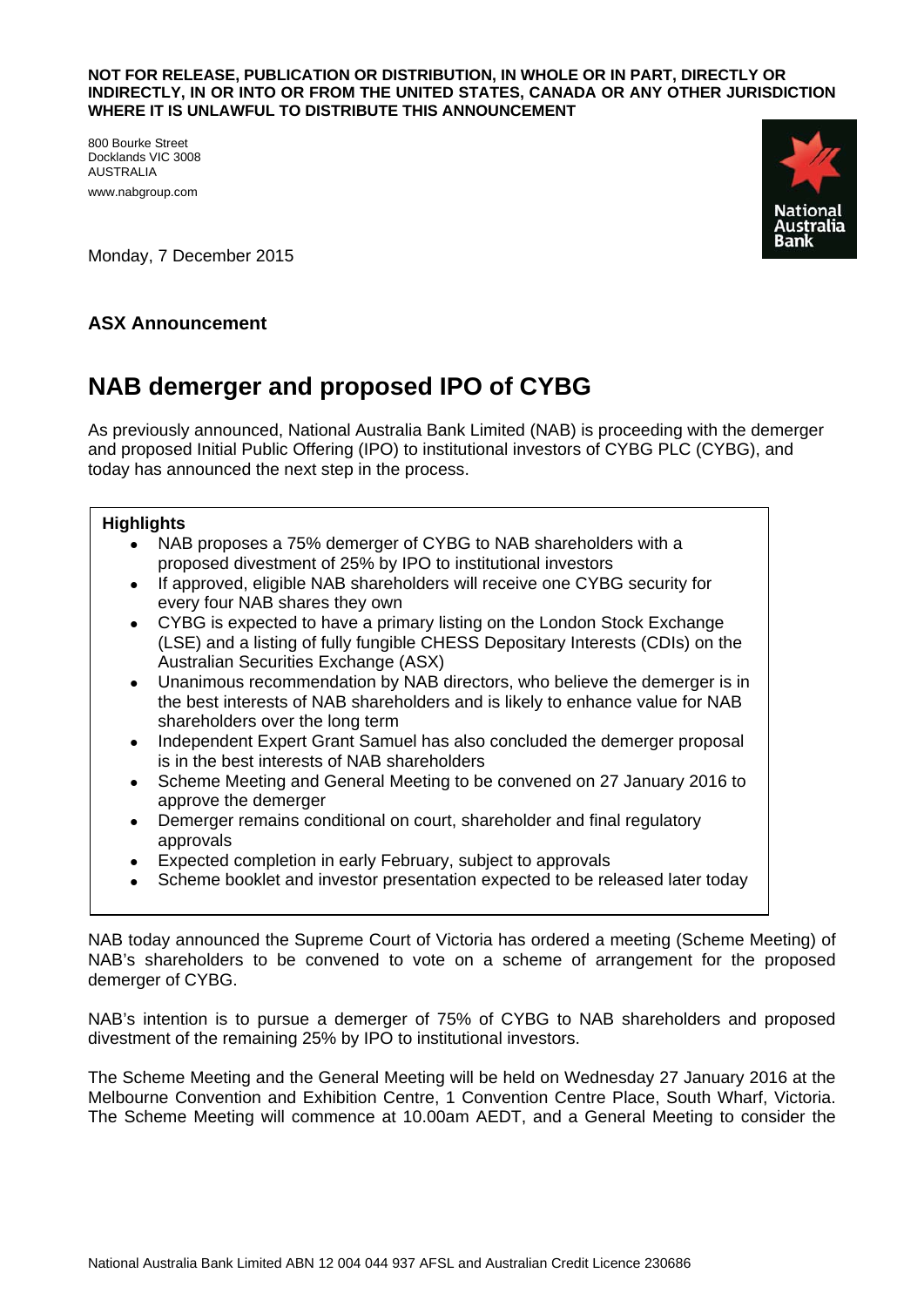proposed capital reduction of NAB shares as part of the demerger of CYBG will follow the Scheme  $Meeting<sup>1</sup>$ .

Further information in relation to the proposed demerger and IPO will be provided to shareholders in the scheme booklet, which is expected to be lodged with the ASX and posted on the NAB website and the demerger website (www.clydesdaledemerger.com.au) later today, and dispatched to shareholders from mid-December.

If the demerger is implemented, shareholders will retain their existing NAB shares and eligible NAB shareholders will receive one CYBG share or CDI for every four NAB shares they hold<sup>2</sup>. It is proposed that CYBG shares and CDIs will be listed on the London Stock Exchange's main market for listed securities (LSE: CYBG) and on the Australian Securities Exchange (ASX: CYB) respectively. Eligible NAB shareholders can elect to receive either CYBG shares or CDIs.

NAB has sought a tax ruling from the ATO confirming the tax consequences of the transaction for NAB shareholders who are Australian residents and who hold their NAB shares on capital account. On the basis of discussions with the ATO, NAB does not expect the distribution of either CYBG shares or CDIs to such shareholders to be treated as an assessable dividend for Australian tax purposes. Further information on the general Australian tax implications of the demerger will be available in the scheme booklet. Shareholders should seek specific tax advice for individual circumstances.

NAB Chairman Michael Chaney said the NAB directors unanimously recommend NAB shareholders vote in favour of all of the proposed resolutions to be considered in relation to the demerger, as the NAB directors intend to do in respect of their own shareholdings in NAB. The Independent Expert Grant Samuel has also concluded that the demerger is in the best interests of NAB shareholders.

"Having assessed a number of alternatives, the NAB Board considers the demerger (in conjunction with the opportunity to undertake the IPO) is the best exit option and is likely to enhance value for NAB shareholders over the long term," Mr Chaney said.

"In recent years, NAB has taken a number of steps and initiatives to strengthen CYBG's standalone position. The NAB directors are of the view that CYBG is now in a position to be demerged to NAB shareholders and be listed as a standalone retail and SME bank with a strong franchise across its core regional UK markets, a strong balance sheet and capital position, a robust business plan and operating platform, as well as an experienced management team.

"The demerger provides eligible shareholders with separate investments in NAB and CYBG and if they choose to retain their CYBG securities, the ability to benefit from any improvement in the UK economy and CYBG's strategy and performance going forward," Mr Chaney said.

NAB Group CEO Andrew Thorburn said post demerger NAB's focus and resources can be directed towards NAB's core priorities within its strong Australia and New Zealand businesses.

"Following the demerger, NAB is likely to benefit through a combination of improved return on equity and capital generation given the higher profitability and returns currently generated from NAB's core Australia and New Zealand businesses," Mr Thorburn said.

Subject to the outcome of the shareholder vote and the satisfaction of other conditions (including receiving the relevant court and regulatory approvals), NAB expects the completion of the demerger and IPO of CYBG to occur in early February 2016.

l

 $1$  Certain NAB Tier 1 securityholders are also entitled to vote on this resolution. In addition, a reduction of capital of CYBG will be considered at this meeting to create distributable reserves on the balance sheet of CYBG (which will be the new holding company of the Clydesdale group).

 $^2$  Éligible shareholders include those with a registered address in Australia or New Zealand and others as per the scheme booklet.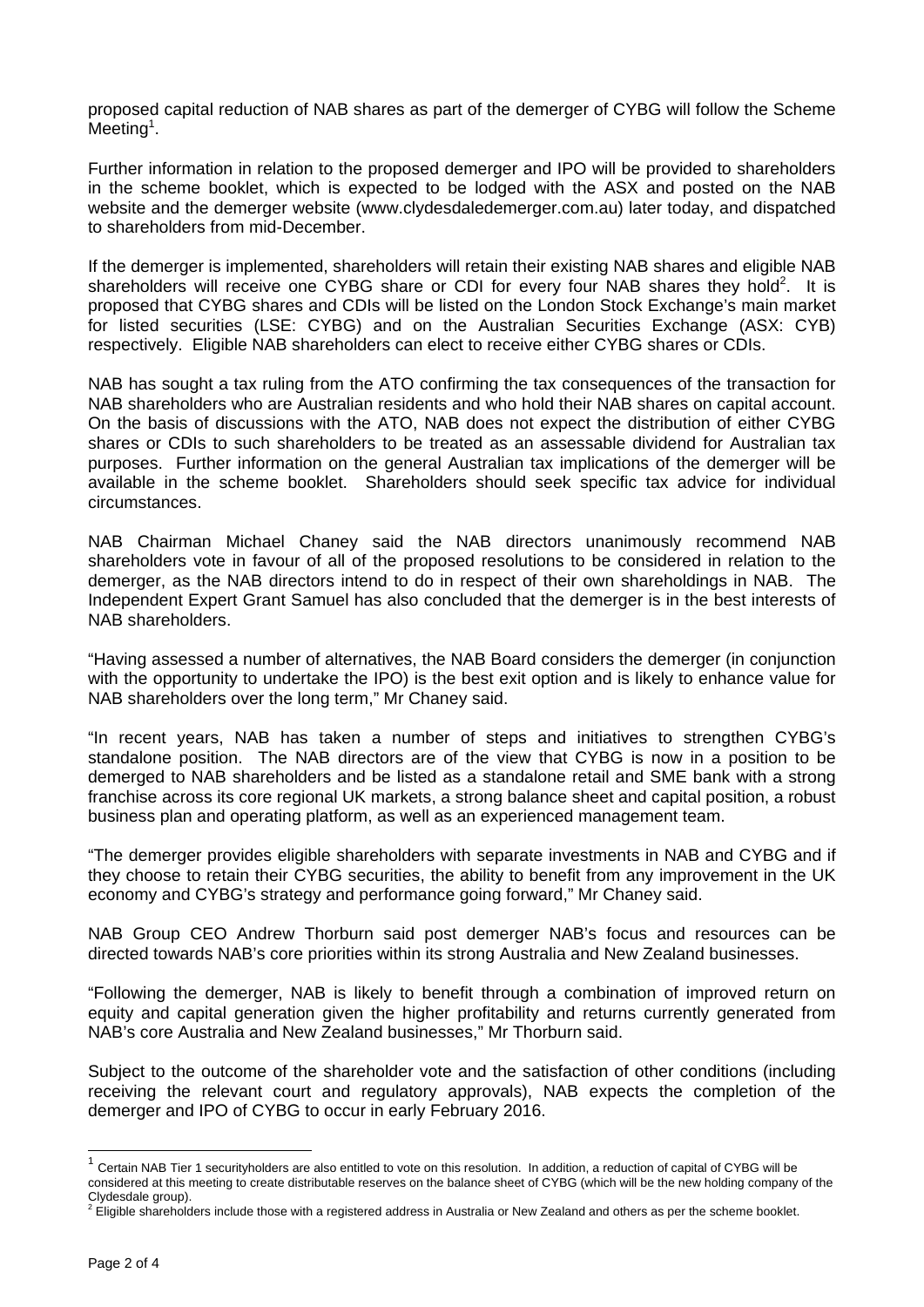NAB shareholders or NAB Tier 1 securityholders with questions in relation to the demerger should contact their financial, legal, taxation or other professional adviser.

Following the release of the scheme booklet, shareholders can also visit www.clydesdaledemerger.com.au or contact the NAB Shareholder Information Line on 1300 367 647 (within Australia) or +61 3 9415 4299 (outside Australia) between 8:00am and 7:30pm during business days in Melbourne, London or Glasgow.

For further information:

**Media**  Emily Ritchie **Bill Kyriakopoulos** M: +61 (0) 477 389 438 M: +61 (0) 429 270 523

**Investor Relations**  Ross Brown **Belinda** Bowman

M: +61 (0) 417 483 549 M: +61 (0) 416 752 597

This announcement does not contain or constitute an offer of, or the solicitation of an offer to buy or subscribe for any securities to any person in any jurisdiction. Nor is it contemplated any retail offer will be made as part of any IPO.

The information contained in this announcement is for background purposes only and does not purport to be full or complete. No reliance may be placed for any purpose on the information contained in this announcement or its accuracy, fairness or completeness. This announcement is not intended to be relied upon as advice to investors or potential investors and does not take into account the investment objectives, financial situation or needs of any particular investor.

Neither this announcement nor the information contained herein is for publication, distribution or release, in whole or in part, directly or indirectly, in or into or from the United States (including its territories and possessions, any State of the United States and the District of Columbia), Canada, Japan or any other jurisdiction where to do so would constitute a violation of the relevant laws of such jurisdiction. The distribution of this announcement may be restricted by law in certain jurisdictions and persons into whose possession any document or other information referred to herein comes should inform themselves about and observe any such restriction. Any failure to comply with these restrictions may constitute a violation of the securities laws of any such jurisdiction.

This announcement does not constitute a disclosure document under the Australian Corporations Act 2001 (Cth) ("Corporations Act") or a product disclosure statement under Chapter 7 of the Corporations Act and will not be lodged with the Australian Securities and Investments Commission. This document is not, and under no circumstances is to be construed as, an advertisement or a public offering of any securities in Australia.

This announcement is not addressed to the public (i) in the United Kingdom or (ii) in any other Member State of the European Economic Area ("EEA"). In the event that an Institutional Offer proceeds, any investment in such offer may be made available only to (a) persons in member states of the ("EEA") who are qualified investors within the meaning of Article 2(1)(e) of the Prospectus Directive (Directive 2003/71/EC as amended, including by Directive 2010/73/EC) ("Qualified Investors") and (b) in the UK to Qualified Investors who are (i) are persons who have professional experience in matters relating to investments falling within Article 19(5) of the Financial Services and Markets Act 2000 (Financial Promotion) Order 2005, as amended (the "Order") or (ii) are persons who are high net worth entities falling within Article 49(2)(a) to (d) of the Order. This announcement must not be acted on or relied on (i) in the United Kingdom, by persons who are not relevant persons, and (ii) in any member state of the EEA other than the United Kingdom, by persons who are not Qualified Investors. Any investment or investment activity to which this announcement relates is available only to relevant persons in the United Kingdom and Qualified Investors in any member state of the EEA other than the United Kingdom, and will be engaged in only with such persons.